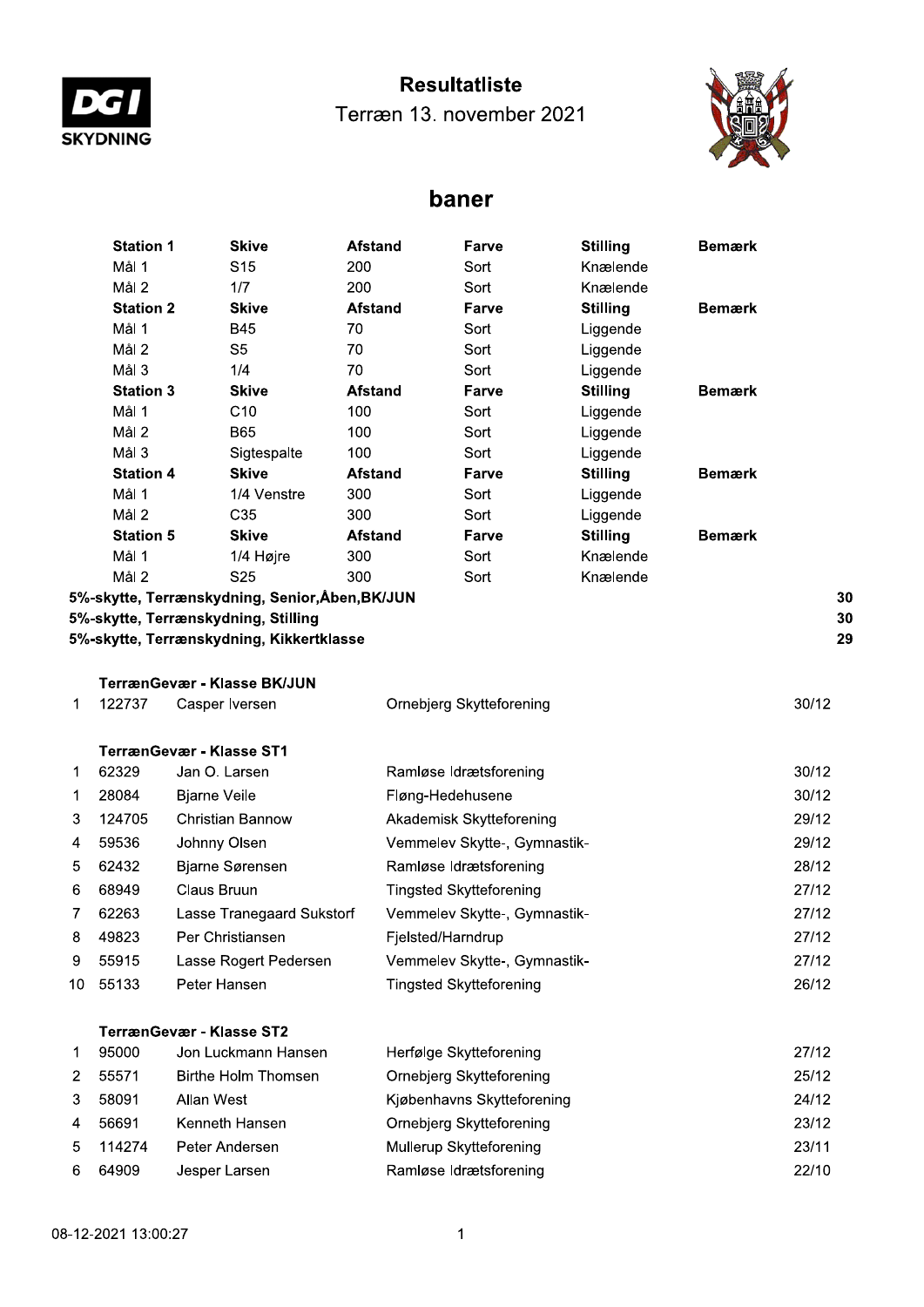

# **Resultatliste** Terræn 13. november 2021



| 7  | 62352  | Henrik Petersen         | Helsinge S&i - Skytteafd.  | 21/12 |
|----|--------|-------------------------|----------------------------|-------|
| 8  | 54249  | Lis Nielsen             | Herfølge Skytteforening    | 15/11 |
| 9  | 64893  | Marinus Larsen          | Ramløse Idrætsforening     | 15/10 |
| 10 | 100365 | Natashia Mwanje Hansen  | Ornebjerg Skytteforening   | 11/09 |
|    |        | TerrænGevær - Klasse SE |                            |       |
| 1  | 70045  | Morten Hammer           | Akademisk Skytteforening   | 29/12 |
| 2  | 63346  | Finn Scheibye           | Akademisk Skytteforening   | 28/12 |
| 3  | 59037  | Pelle Rogert Pedersen   | Korsør Skytteforening      | 27/12 |
| 4  | 49092  | Jens E. Christensen     | Middelfart Skytteforening  | 24/12 |
| 5  | 55505  | Jens Andersen           | Ornebjerg Skytteforening   | 24/11 |
| 6  | 104699 | <b>Henning Pries</b>    | Helsinge S&i - Skytteafd.  | 24/10 |
| 7  | 66581  | John Aarø Mortensen     | Skyttelauget Kgs. Lyngby   | 23/12 |
| 8  | 64634  | Ole Østrup Rasmussen    | Helsinge S&i - Skytteafd.  | 22/12 |
| 9  | 62790  | Finn Dichmann           | Kjøbenhavns Skytteforening | 22/12 |
| 10 | 71763  | Viggo Jørgensen         | Helsinge S&i - Skytteafd.  | 19/10 |
| 11 | 130182 | Ole Jensen              | Helsinge S&i - Skytteafd.  | 18/11 |
| 12 | 64433  | Lasse Sommer            | Ramløse Idrætsforening     | 12/09 |
|    |        |                         |                            |       |
|    |        |                         |                            |       |

### TerrænGevær - Klasse Å

| 1              | 65165  | Claus Soares Petersen     | Ramløse Idrætsforening     | 30/12 |
|----------------|--------|---------------------------|----------------------------|-------|
| 2              | 65101  | Kim Kristiansen           | Ramløse Idrætsforening     | 29/12 |
| 3.             | 104700 | Nicklas Pries             | Helsinge S&i - Skytteafd.  | 28/12 |
| $\overline{4}$ | 123276 | Victor Suhak              | Kjøbenhavns Skytteforening | 25/12 |
| 5.             | 137835 | Vibeke Knøchel Christense | Herfølge Skytteforening    | 19/12 |
| 6.             | 127632 | Christian Iversen         | Ornebjerg Skytteforening   | 19/11 |
| 7              | 103972 | Mikael Henrik Jensen      | Helsinge S&i - Skytteafd.  | 19/11 |
| 8.             | 141514 | Tommy Petersen            | Helsinge S&i - Skytteafd.  | 18/10 |
| 9              | 70130  | Peter Antonius            | Akademisk Skytteforening   | 13/08 |

#### Kikkertklasse, Terræn - Klasse KIK

|                | 135604   | Erik Olsen     | Skydebaneforeningen     | 29/12 |
|----------------|----------|----------------|-------------------------|-------|
|                | 2 141615 | Rene Skytte    | Skydebaneforeningen     | 29/12 |
|                | 3 116743 | Steen Schrøder | Skydebaneforeningen     | 28/12 |
| $\overline{4}$ | 71565    | Jan Jørgensen  | Bellahøj Skytteforening | 20/11 |